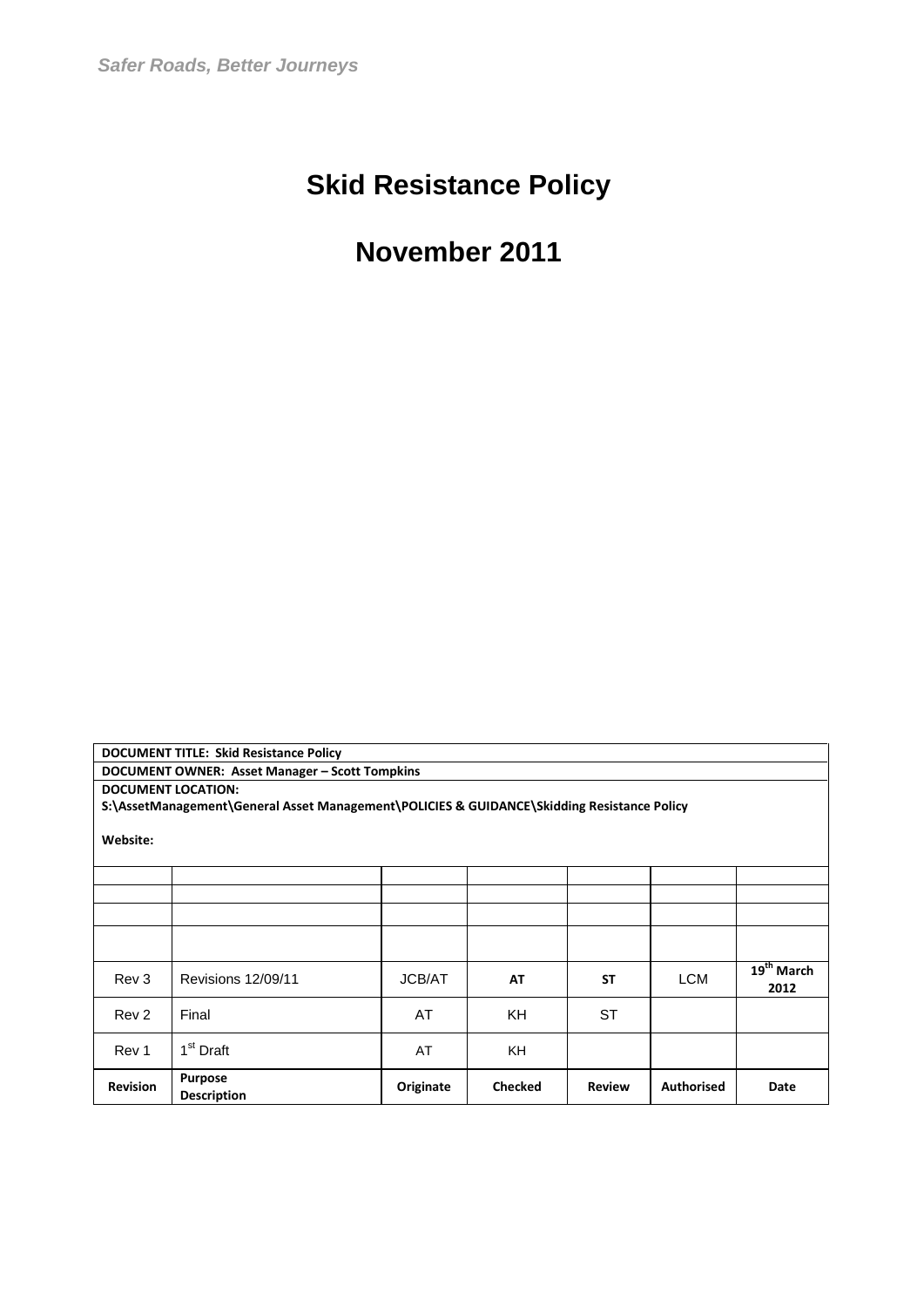

## **Contents**

| $\mathbf{1}$ . |                                                                     |  |
|----------------|---------------------------------------------------------------------|--|
| 2.             |                                                                     |  |
| 3.             |                                                                     |  |
| 4.             |                                                                     |  |
| 5.             |                                                                     |  |
| 6.             |                                                                     |  |
| 7.             |                                                                     |  |
| 8.             |                                                                     |  |
| 9.             |                                                                     |  |
| 10.            |                                                                     |  |
| 11.            |                                                                     |  |
| 12.            | Skid Resistance Management on Roads outside the Defined Network  10 |  |
| 13.            |                                                                     |  |
| 14.            |                                                                     |  |
| 15.            |                                                                     |  |

## **Figures**

| Figure 2.2: The difference between macro- and micro-texture and between |  |
|-------------------------------------------------------------------------|--|
| positive and negative texture (after Walsh (2000). "Out of the          |  |
|                                                                         |  |
|                                                                         |  |

## **Tables**

|--|--|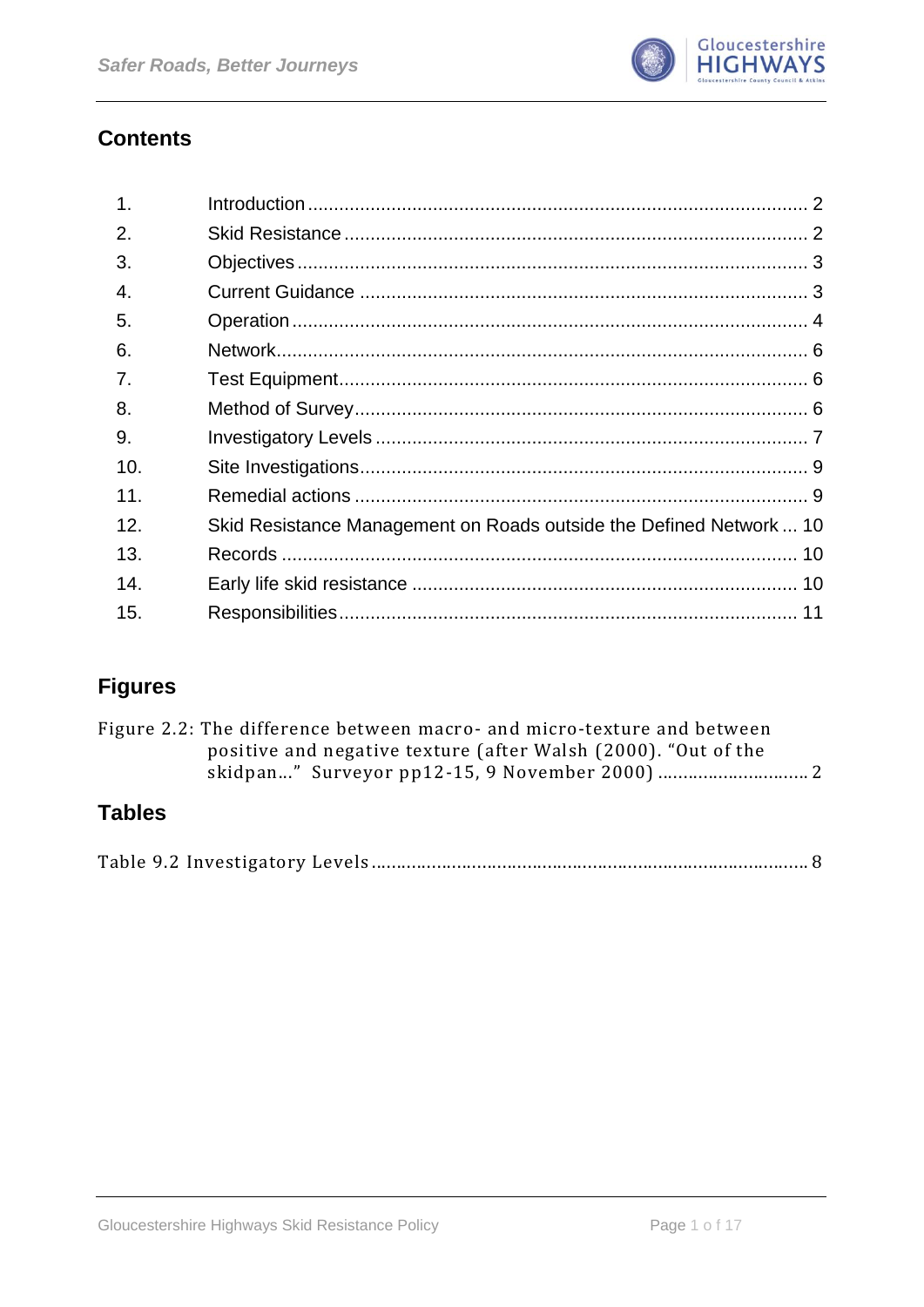

#### <span id="page-2-0"></span>**1. Introduction**

- 1.1 The purpose of this document is to define a skid resistance policy for Gloucestershire. The design and maintenance of adequate levels of skidding resistance is an important aspect of asset management and contributes significantly to the safe usage of the network.
- 1.2 This policy will identify the practice and procedures adopted by Gloucestershire Highways from the guidance that is currently available and local experience. This will relate to the collection of condition data, the analysis and subsequent interpretation of the data, and the implementation of appropriate measures to improve network safety.

#### <span id="page-2-1"></span>**2. Skid Resistance**

- 2.1 Skidding resistance can be defined as the measurement of the road surface friction under controlled conditions. This term refers to measurements of friction made on wet roads unless stated otherwise. These measurements are used to monitor the road surface and assess any need for maintenance against established criteria and practices. They cannot be directly related to the friction available to a road user when making a particular manoeuvre at a particular time on the same road.
- 2.2 Road surfaces in the County may be one of two distinct types, positively textured or negatively textured: Negative texture surfaces are those in which the surface is generally smooth but has voids or hollows. Tyres grip the surface by pressing down into the voids, unlike "positive texture", in which the aggregate protrudes from the surface and presses into the tyres.



<span id="page-2-2"></span>*Figure 2.2: The difference between macro- and micro-texture and between positive and negative texture (after Walsh (2000). "Out of the skidp an..." Surveyor pp12-15, 9 November 2000)*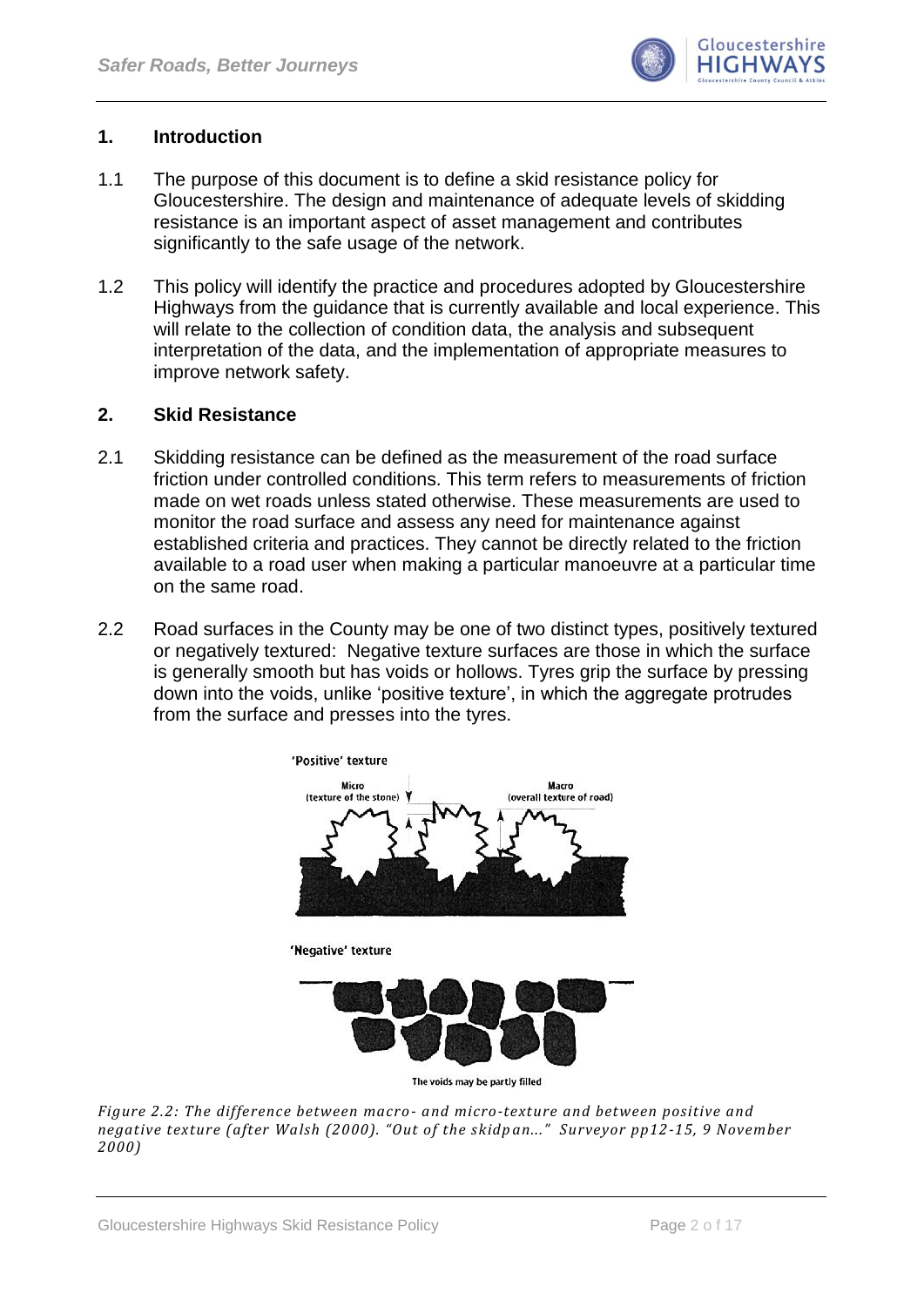

- 2.3 The skidding resistance of the road is measured indirectly using one of a number of testing devices that pass over the road surface, The high speed (>40kph ) skidding resistance of the road is also a function of the macrotexture of the road surface
- 2.4 The relative resistance of roadstone to polishing by traffic is measured under controlled laboratory conditions in the Polished Stone Value (PSV) Test. The relative resistance of roadstone to abrasion by traffic is measured under controlled laboratory conditions in the Aggregate Abrasion Value (AAV) test. PSV and AAV requirements for new road surfaces are detailed in the GCC Surface & Structural Maintenance Policy.

#### <span id="page-3-0"></span>**3. Objectives**

- 3.1 Identify potential wet-skidding related collision sites and apply appropriate measures to reduce the risk of such collisions.
- 3.2 Investigate the skidding resistance at reported collision sites involving wetskidding and take appropriate measures to remedy the situation where found necessary.

### <span id="page-3-1"></span>**4. Current Guidance**

- 4.1 The current Highways Agency standard for the management of skidding resistance is HD28/04, volume 7 of the Design Manual for Roads and Bridges. This guidance was developed for, and is provided for use on the Trunk Road network of England, Scotland, Northern Ireland and Wales, it is considered to be the default policy for the management of skidding resistance on a local authority network if no local policy is in place. A CSS (County Surveyors Society) technical note published in May 2005 provides more relevant guidance for local authority roads. The principle of HD28 is to broadly equalise the risk of skidding accidents across the network by providing a level of (wet road) skid resistance that is appropriate to each location. A key part of the Standard is therefore to identify locations where a greater level of friction is likely to reduce the risk of skidding accidents.
- 4.2 It is recognised that there can be issues associated with the "early life" skidding resistance of newly laid asphalt surfaces. Management of these surfaces is currently addressed in Interim Advice note IAN 49/03, this guidance was again issued for the UK trunk roads network.
- 4.3 Interim Advice Note 98/07 provides guidance to facilitate the effective application of the Skid Resistance Policy (HD28/04) by the Highways Agency and its Service Providers.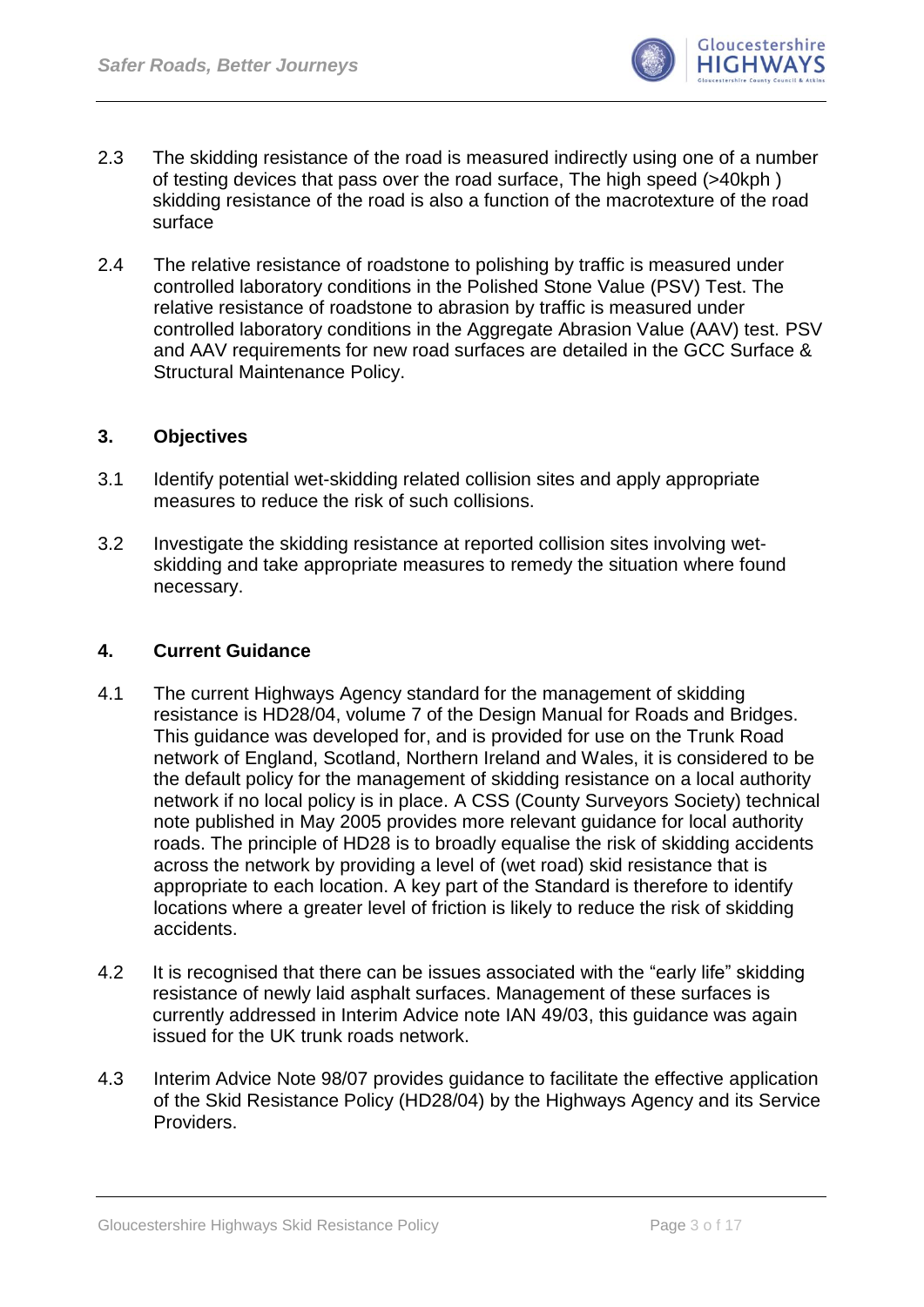

- 4.4 The County Surveyors Society (CSS) guidance note on how HD28/04 can be implemented on local roads is summarised in Section 9.8 of the code of practice for Highway Maintenance – Well-maintained Highways.
- 4.5 HD 36/06 (volume 7 of the Design Manual for Roads and Bridges) provides a table to enable the highway engineer to select a PSV appropriate to the traffic loading and site category. This table however is derived from studies undertaken on Trunk Roads rather than on roads that are representative of a rural county network. It is therefore reasonable to assume that the PSV requirements in HD36/06 may be over-specified.

HD36/06 states:

*"On an existing site, if the life that has been achieved by the aggregates, the skid resistance and the skidding accident rate have all been satisfactory, then the continued use of the same aggregate source, albeit with a lower PSV (than that given in Table 3.1) may be considered."* 

Thus local experience with lower PSVs performing adequately can be encompassed within an effective skidding policy.

 Gloucestershire has a significant number of roads where lower PSV stone has successfully performed with respect to wet skidding accident records and this experience has led to the creation of the modified "PSV Table" included in the GCC Surface & Structural Maintenance Policy.

#### <span id="page-4-0"></span>**5. Operation**

- 5.1 In Gloucestershire skid resistance testing is carried out annually on the network defined in Appendix A.
- 5.2 The procedures for making and interpreting skid resistance measurements will be in accordance with HD 28/04 Chapter 2.

A summary of the overall process is shown below: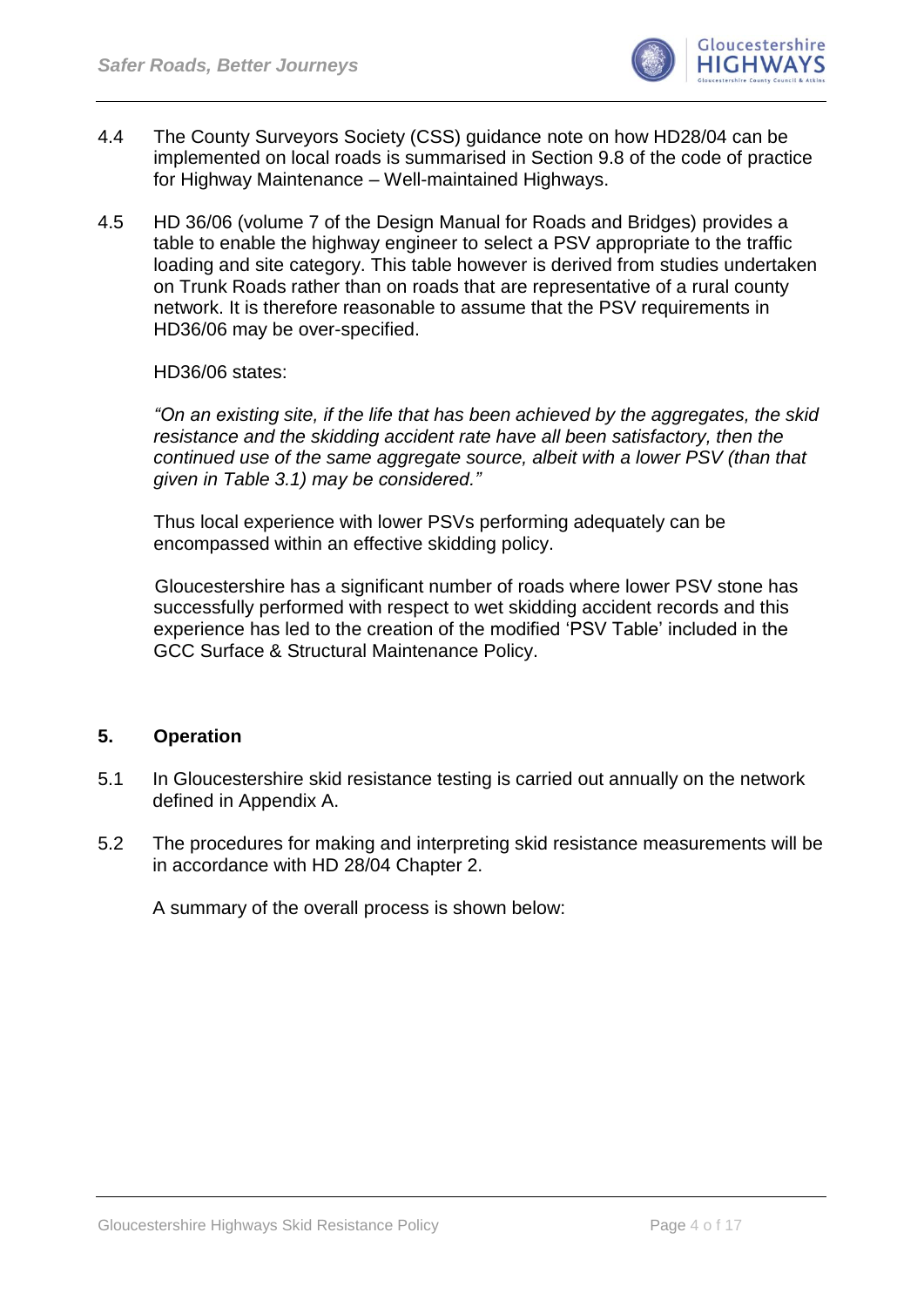

### Process for making and interpreting skid resistance measurements

<span id="page-5-0"></span>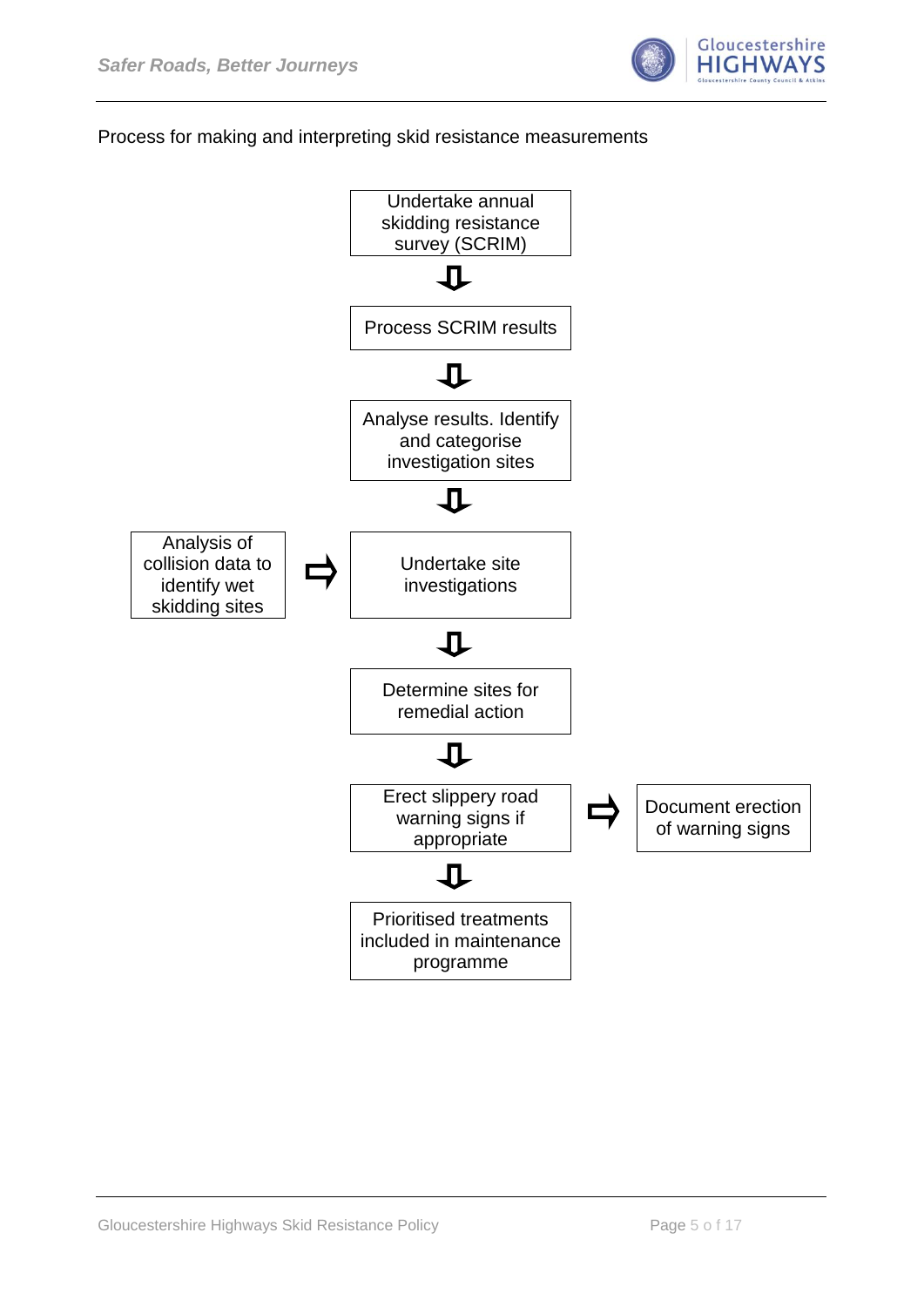

#### **6. Network**

- 6.1 The Gloucestershire network tested are roads assigned a hierarchy value of 2 (Strategic) or 3a (Main Distributor), as defined in section 8.8 of Well-maintained Highways. This currently (October 2011) equates to 1223 lane kms of carriageway and comprises all Principal roads and B class roads with significant traffic flows. See appendix 1 for a map and listing of the existing network.
- 6.2 The network hierarchy will be reviewed annually prior to the survey commencing and any changes identified will be incorporated as necessary.

#### <span id="page-6-0"></span>**7. Test Equipment**

- 7.1 The annual routine skidding resistance testing of the network will be undertaken using SCRIM (Sideway-force Coefficient Routine Investigation Machine). The SCRIM survey will be undertaken in accordance with the requirements of HD 28/04 and the contractor will be accredited to ISO 9001.
- 7.2 Road condition data is routinely collected by the SCANNER surveys that are carried out annually on the classified network. This data will be used during the site investigation process once specific sites have been identified.
- 7.3 On occasion, localised areas of the network may be tested using the Griptester 2 machine to determine if there is a deficiency in skidding resistance

#### <span id="page-6-1"></span>**8. Method of Survey**

8.1 SCRIM surveys are currently undertaken annually from  $1<sup>st</sup>$  May to  $30<sup>th</sup>$ September. The survey year is split into three seasons - Early  $(1<sup>st</sup>$  May to 20<sup>th</sup> June), Middle (21<sup>st</sup> June to 10<sup>th</sup> August) and Late (11th August to 30<sup>th</sup> September). For the past three years the surveys in Gloucestershire were undertaken during the following seasons;

| 2008 | Late season survey  |
|------|---------------------|
| 2009 | Early season survey |
| 2010 | Mid season survey   |

8.2 During these years, the MSSC (Mean Summer SCRIM Co-efficient) values were calculated by the Annual Survey with Benchmark Method. This method allows a single run survey to be undertaken with survey data also collected from benchmark sites during each of the three seasons. This benchmark data was used to correct the main survey for seasonal variations.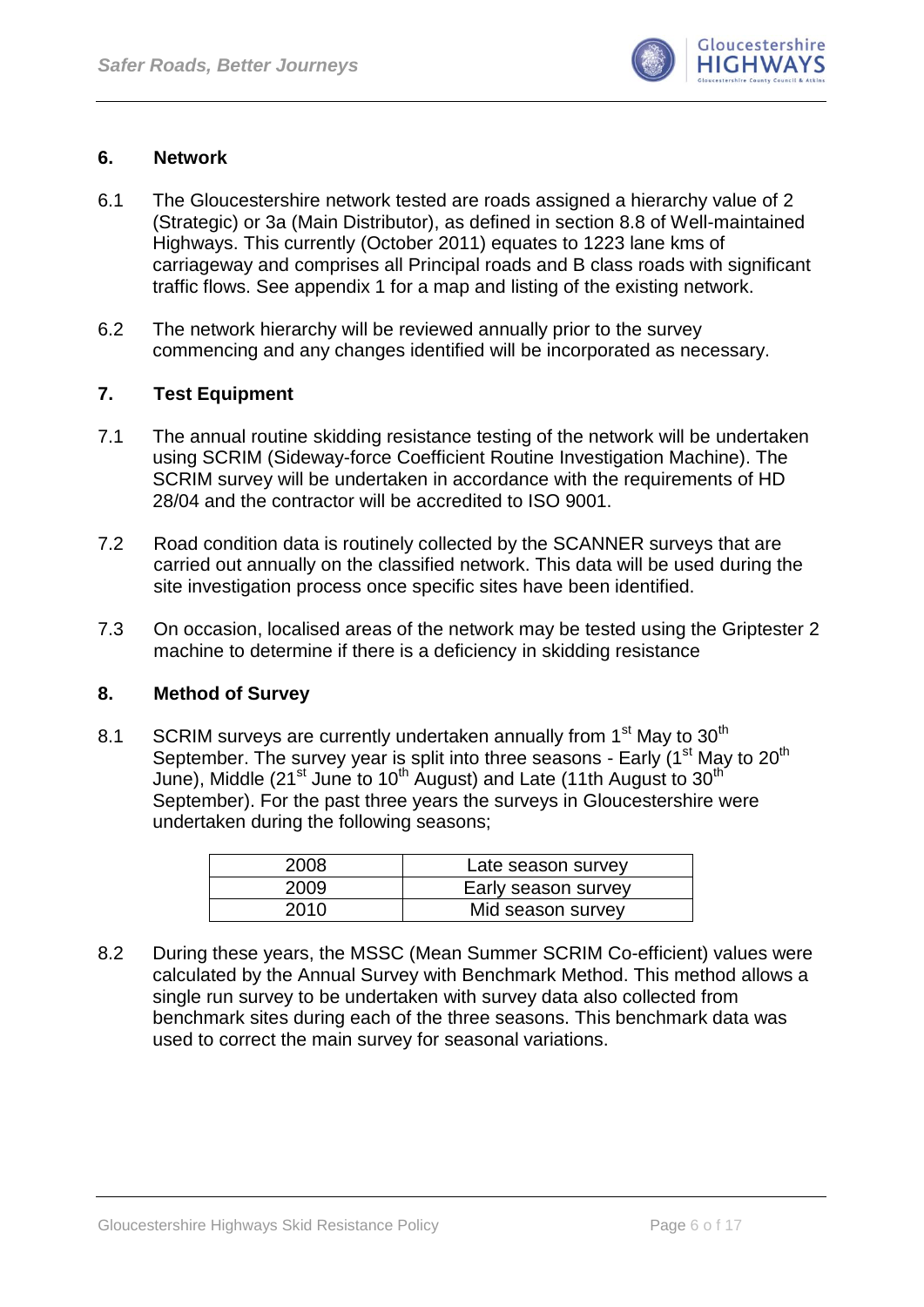

8.3 By 2011, full network survey data had been collected during each survey season of the proceeding three years. This historic data now enables CSC (Characteristic SCRIM Co-efficient) to be derived using the Single Annual Survey Method. This survey method is more preferable to others as it allows between year variations in the survey data to also be taken into account when calculating the CSC. The survey regime will now continue in the following cyclical manner;

| 2011 | Late season survey  |
|------|---------------------|
| 2012 | Early season survey |
| 2013 | Mid season survey   |
| 2014 | Late season survey  |

#### <span id="page-7-0"></span>**9. Investigatory Levels**

- 9.1 The investigatory level (I.L.) represents a level of wet skidding resistance, given in terms of an Equilibrium SCRIM Co-efficient value, above which the risk of a wet skidding accident is no higher than the baseline wet skidding accident risk for the network (typically that of single carriageway non-event sections). The higher the CSC value, the greater the measured skidding resistance. The risk of a wet skidding accident is certainly more pronounced at sites such as bends, gradients, junctions and pedestrian crossings; hence these locations are assigned higher I.L."s. The method for the calculation of the Equilibrium SCRIM Coefficient (ESC) is given in HD28/04 Annex 3.
- 9.2 To set an investigatory level, a site category is initially selected that is considered most appropriate to the road layout at any given part of the network. This category is then assigned the relevant investigatory level from the table below. This table is derived from table 4.1 from HD 28/04 chapter 4 and the initial investigatory levels assigned to the Gloucestershire County network are shown in dark grey. These investigatory levels are at the lower end of the ranges applicable to Highways Agency maintained roads (with the exception of category Q). Category Q has been subdivided, with Q1 (approaches to and across minor and major junctions) being set to the lower IL range and Q2 (approaches to roundabouts) adopting the mid range IL value.
- 9.3 Should local circumstances dictate, (i.e. increased risk to the road user) a higher IL may be assigned to specific sites and this is indicated by light grey shading. Additionally, for certain categories, a lower than default IL may be appropriate in low risk situations such as low traffic levels or where the risks present are well mitigated and there is a low incidence of accidents. Lower IL's are indicated by red shading in the following table. In both instances, a revised IL will only be justified by low incidence accident records and following a local risk assessment.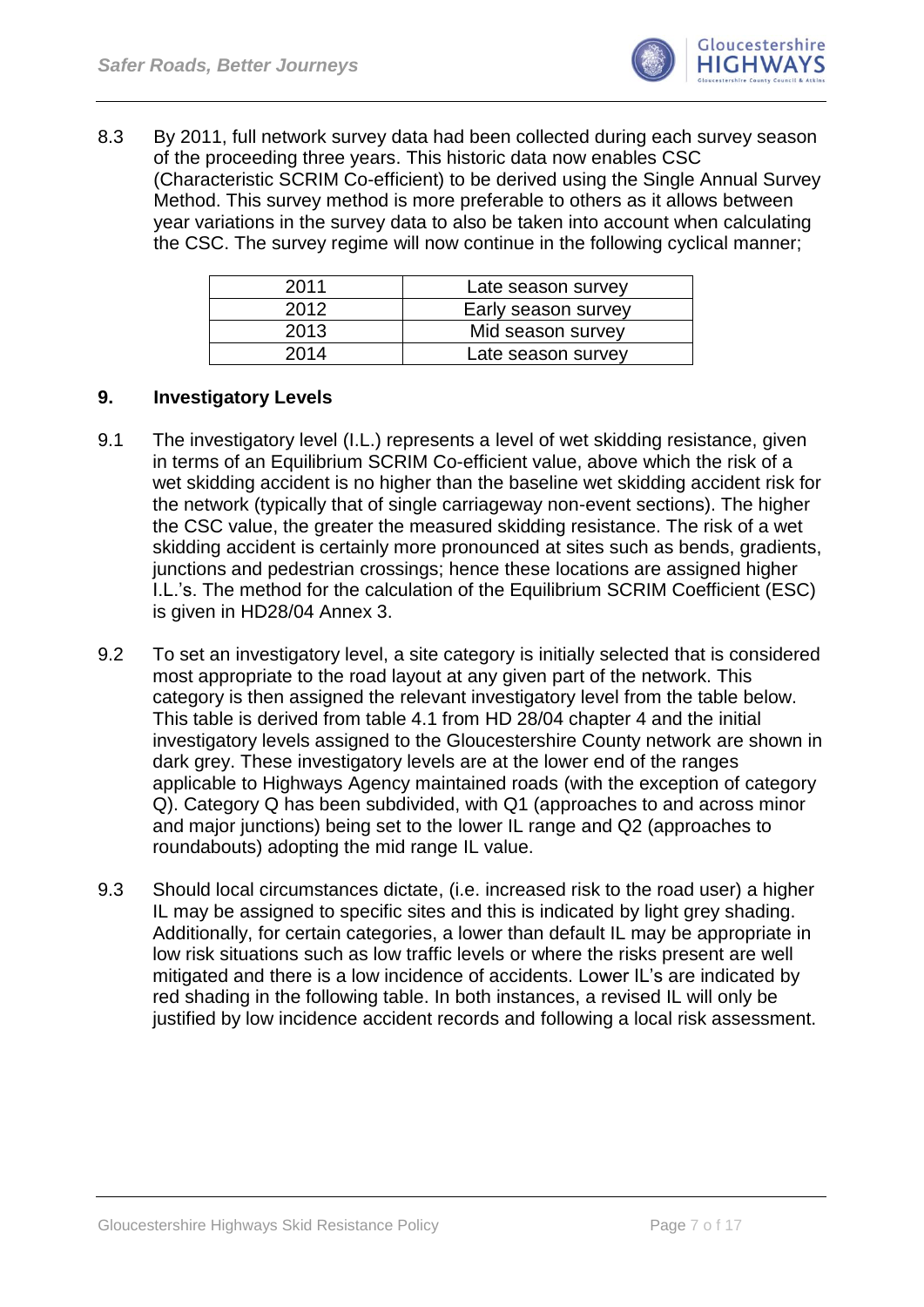

<span id="page-8-0"></span>

| Site category & definition |                                                                          | Investigatory Level at testing speed of 50km/h (Duals 50mph+<br>tested at 80kph) |      |      |      |      |      |      |      |  |  |
|----------------------------|--------------------------------------------------------------------------|----------------------------------------------------------------------------------|------|------|------|------|------|------|------|--|--|
|                            |                                                                          | 0.30                                                                             | 0.35 | 0.40 | 0.45 | 0.50 | 0.55 | 0.60 | 0.65 |  |  |
| B                          | Dual carriageway<br>non-event                                            |                                                                                  |      |      |      |      |      |      |      |  |  |
| C                          | Single carriageway<br>non-event                                          |                                                                                  |      |      |      |      |      |      |      |  |  |
| Q <sub>1</sub>             | Approaches to &<br>across minor and<br>major junctions,                  |                                                                                  |      |      |      |      |      |      |      |  |  |
| Q2                         | Approaches to<br>roundabouts                                             |                                                                                  |      |      |      |      |      |      |      |  |  |
| K                          | Approaches to<br>pedestrian crossings<br>& other high risk<br>situations |                                                                                  |      |      |      |      |      |      |      |  |  |
| R.                         | Roundabout                                                               |                                                                                  |      |      |      |      |      |      |      |  |  |
| G <sub>1</sub>             | Gradient 5-10%<br>longer than 50m                                        |                                                                                  |      |      |      |      |      |      |      |  |  |
| G <sub>2</sub>             | Gradient > 10%<br>longer than 50m                                        |                                                                                  |      |      |      |      |      |      |      |  |  |
| S <sub>1</sub>             | Bend Radius <500m<br>- dual carriageway                                  |                                                                                  |      |      |      |      |      |      |      |  |  |
| S <sub>2</sub>             | Bend Radius <500m<br>- single carriageway                                |                                                                                  |      |      |      |      |      |      |      |  |  |

|  | Table 9.2 Investigatory Levels |  |
|--|--------------------------------|--|
|  |                                |  |

- Site categories G and S will be determined from the geometric data collected  $\bullet$ by the SCANNER vehicle. Categories will only be assigned should the feature exist for more than 20 metres.
- S1 and S2 categories will only be applied to roads with a speed limit of 50mph and above.
- Only one site category can be assigned to each site. If more than one category applies, then the higher investigatory level will be selected or, if they are both equal, then the one highest up the table.
- The categories assign to the network will vary in length depending on the  $\bullet$ nature of the site. Q and K will typically start 50 metres before a feature, (such as a junction or pedestrian crossing), unless local circumstances justify extending or reducing this distance.
- 9.4 Investigatory levels will be reviewed every three years. A review will also be undertaken when a significant change to the network is made, for example the provision of a new junction, the construction of a new roundabout or the installation of a new pedestrian crossing.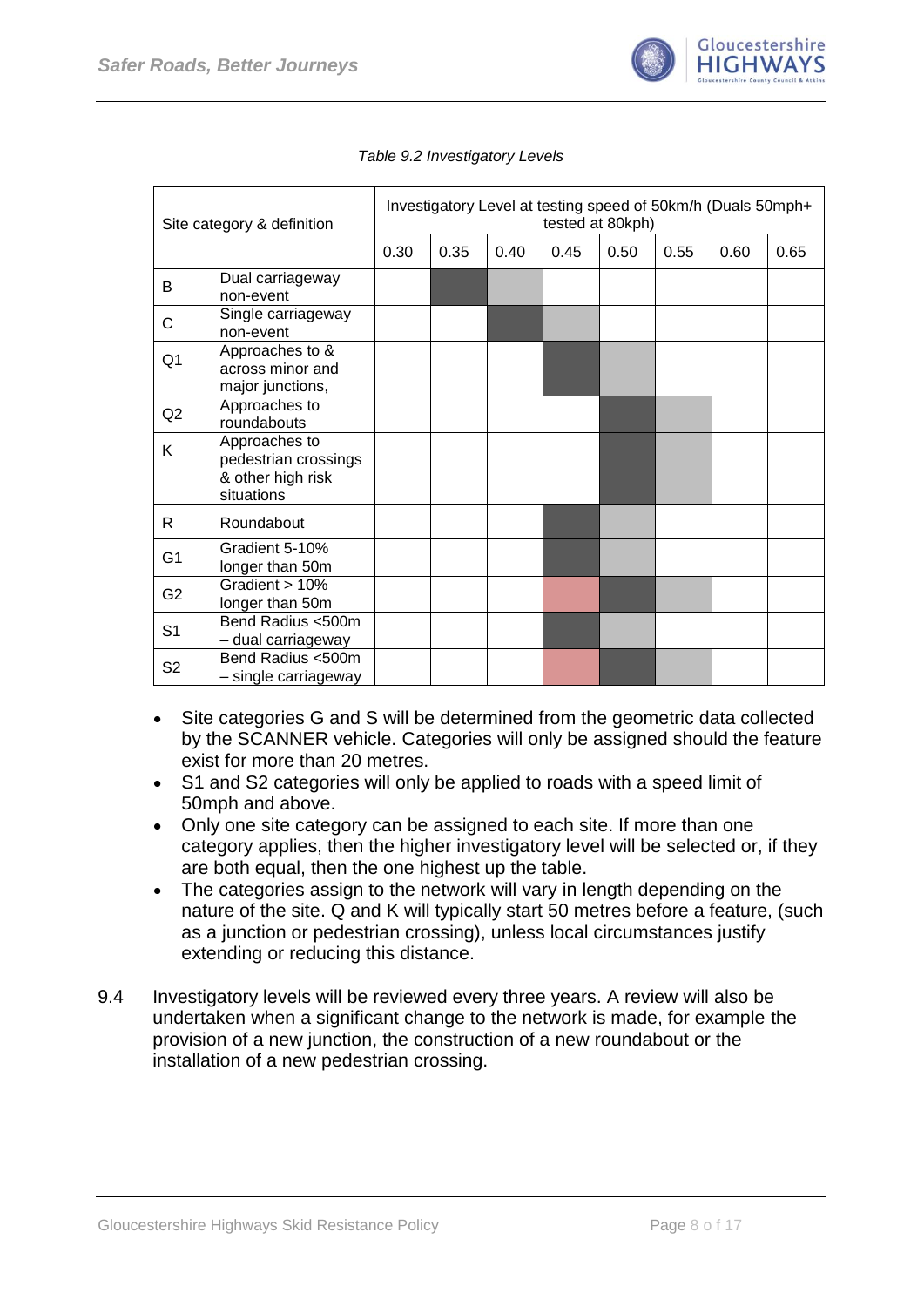

#### <span id="page-9-0"></span>**10. Site Investigations**

- 10.1 Once the annual survey is completed, the results will be processed to determine the parts of the network where the CSC is at or below investigatory level (I.L.). This is achieved by comparing the derived CSC value with the assigned investigatory level. Only sites that have test results at or below the I.L. (i.e. are SCRIM deficient) shall initially be considered for further investigation.
- 10.2 Where such instances exist, a prioritised listing will be created to identify sites requiring further investigation. The site listing will be ordered by the diminishing SCRIM deficiency. This list will then be categorised and investigations will be undertaken in the following order;
	- Category 1 any site more than 0.15 below the I.L.
	- Category 2 any site more than 0.10 below the I.L.
	- Category 3 any other site at or below the I.L.
- 10.3 Site investigations solely prompted by collision statistics, rather than a SCRIM deficiency, will also be included in the priority list. The top ten ranked collision sites where wet skidding has been identified as a contributory factor in accidents will be included at the top of the category 2-site site listing.
- 10.4 If a number of sites are of equal SCRIM deficiency then they will be ordered on the basis of highest I.L. and then by the speed limit of the road, high I.L, high speed limit sections being the highest priority.
- 10.5 The objective of a site investigation is to determine the following;
	- Whether a surface treatment is justified to reduce the risk of collisions, especially those in wet conditions or involving loss of control;
	- Whether some other form of action is required;
	- Whether the investigatory level is appropriate;
- 10.6 Site investigations will be undertaken following a standard procedure and utilising the form detailed in appendix B. They will be carried out by an engineer with appropriate experience.

#### <span id="page-9-1"></span>**11. Remedial actions**

11.1 Sites identified as requiring treatment will be prioritised on the basis of the severity of the SCRIM deficiency, collision data and speed limit. Sites not able to be programmed in the forthcoming year will be re-examined in the following year to determine if action is still required.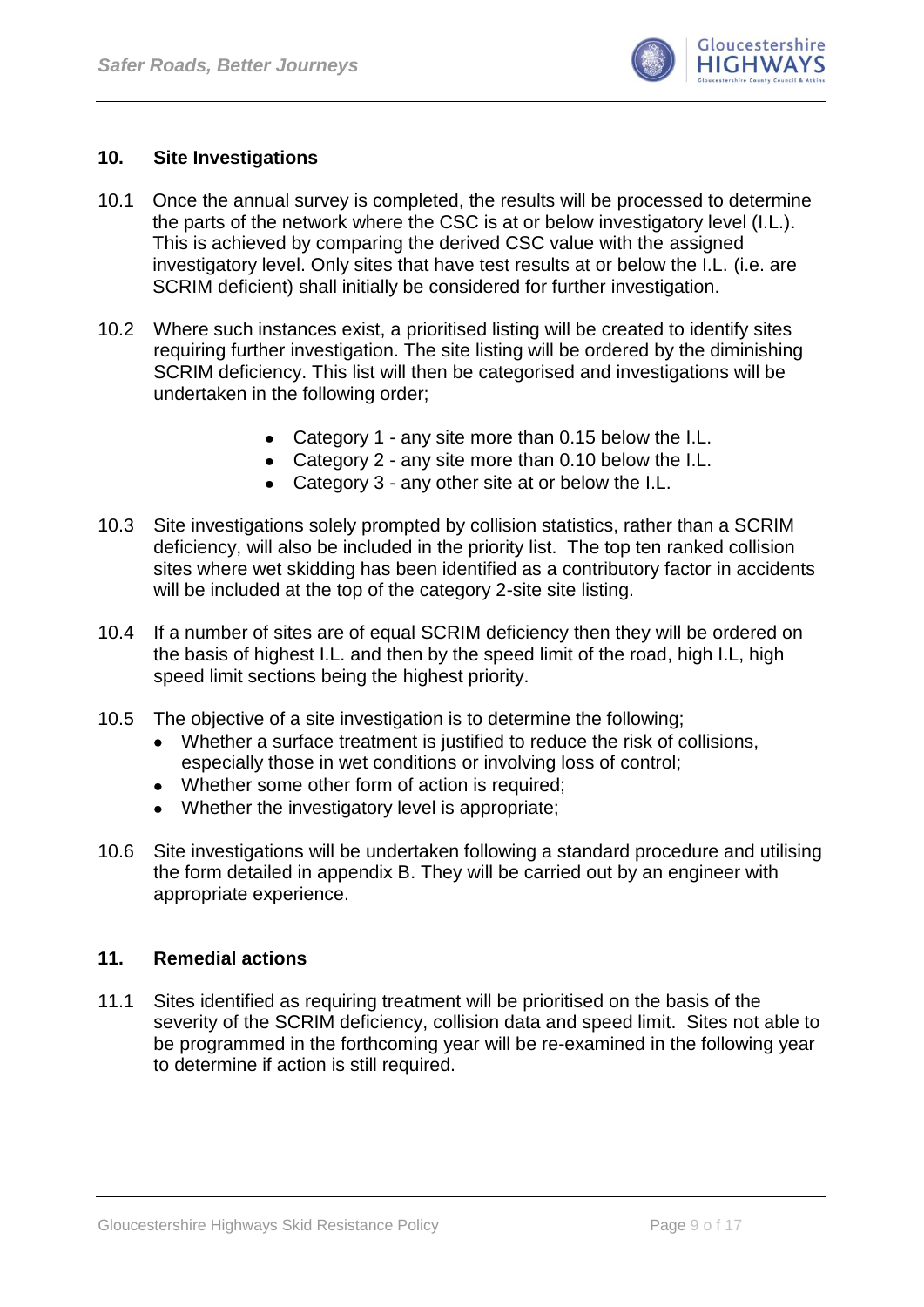

- 11.2 Remedial actions may include, but are not limited to:
	- Planing and resurfacing of the existing carriageway;
	- Application of a surface dressing treatment:
	- Mechanical retexturing of the existing surface;
	- Erection of slippery road surface signs.
- 11.3 Surface treatments are seasonal; many cannot be laid outside of the May to September period. Therefore in some cases it will be necessary to provide warning signs as soon as it has been decided that treatment is necessary, as a warning to road users during the period before treatment can be carried out. A record of the location and date of erection/removal of signs will be maintained.

Surface texture depth will also be considered when determining remedial actions as this is known to have an influence on the skidding resistance afforded to road users especially at moderate and high speeds.

#### <span id="page-10-0"></span>**12. Skid Resistance Management on Roads outside the Defined Network**

12.1 On parts of the network not subject to routine SCRIM testing, sites will be identified for further investigation by the Accident Investigation Team. The method for determination will be sites which exhibit a significant incidence of wet skidding accidents above what is normal for that class and environment.

#### <span id="page-10-1"></span>**13. Records**

13.1 Records of the annual SCRIM results and the outcome of investigations (including remedial actions) will be maintained for a period of 10 years.

#### <span id="page-10-2"></span>**14. Early life skid resistance**

- 14.1 It can take a period of time for the frictional properties of a newly laid asphalt road surface to be realised. During construction, the aggregate in the road surface is coated in a film of binder and this needs a period of trafficking before the surface "wears in" and the binder film has worn away or weathered to enable direct contact between tyre and aggregate. During this time, skidding resistance can be affected in both wet and dry conditions.
- 14.2 Highways Agency Interim Advice Note IAN 49/03 (written for highly trafficked Trunk Roads) recommends that slippery road signs are erected and kept in place for a period of 6 months. Local experience suggests that the period before full skidding resistance is achieved can exceed this time and is dependent on the traffic volumes using the road.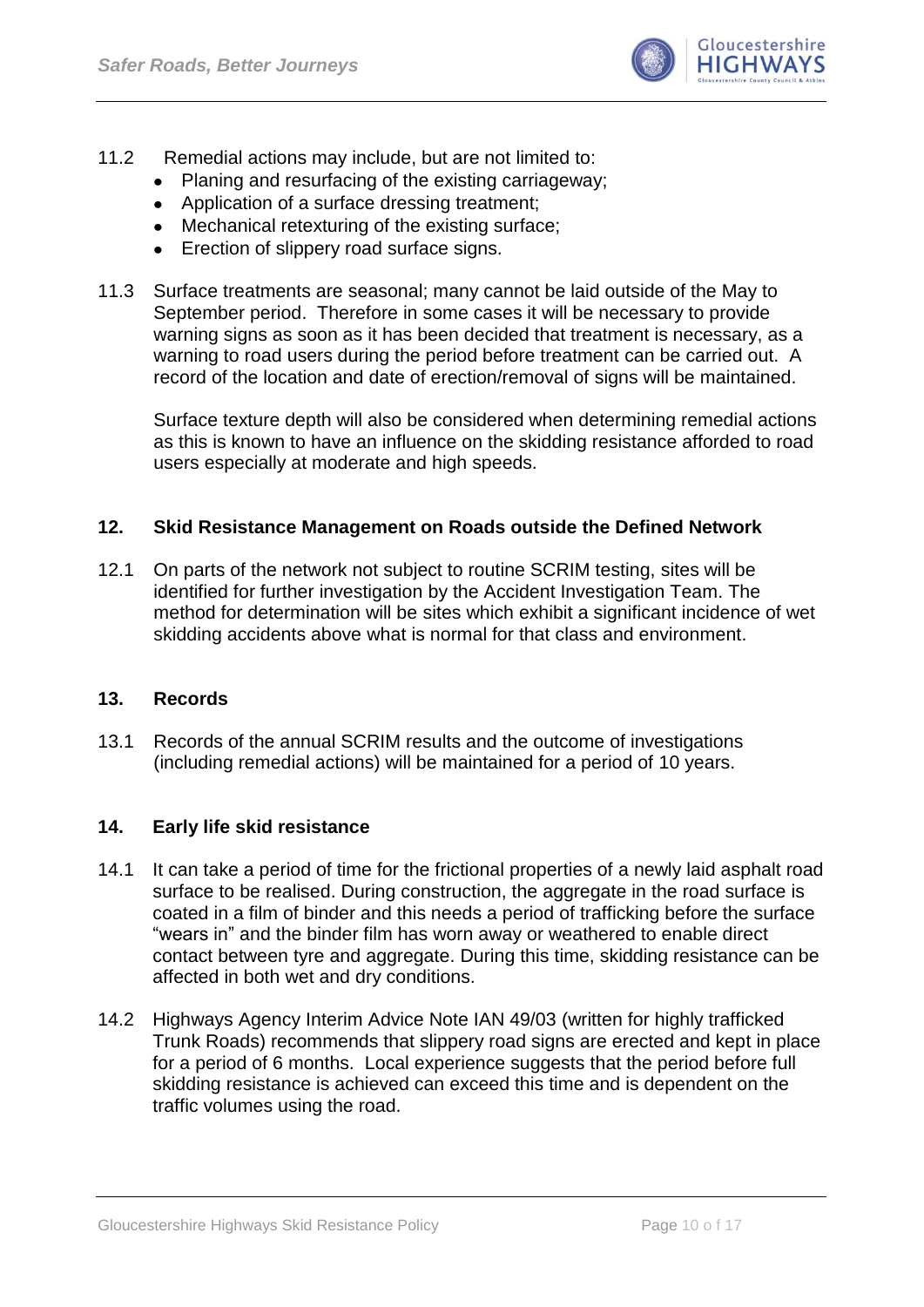

- 14.3 In Gloucestershire all new asphaltic surfaces placed on roads with a speed limit greater than 40mph, shall have warning signs in place for a period of not less than 12 months after construction (or until such time as routine SCRIM testing indicates that in-service skid resistance levels have been met).
- 14.4 A record of the location and date of erection/removal of signs will be maintained.

#### <span id="page-11-0"></span>**15. Responsibilities**

15.1 Responsibility for the management of the skid resistance policy and procedure within Gloucestershire Highways is as follows:

Asset Manager – management of Skid Resistance Policy

Pavement Assessment Engineer – survey procurement, site categorisation, determination of site investigatory levels, maintenance of SCRIM survey records, management of site investigation process, policy development

Forward Programme Manager – programming of remedial works

Accident Investigation Team Leader – review of accident data, support of site investigation process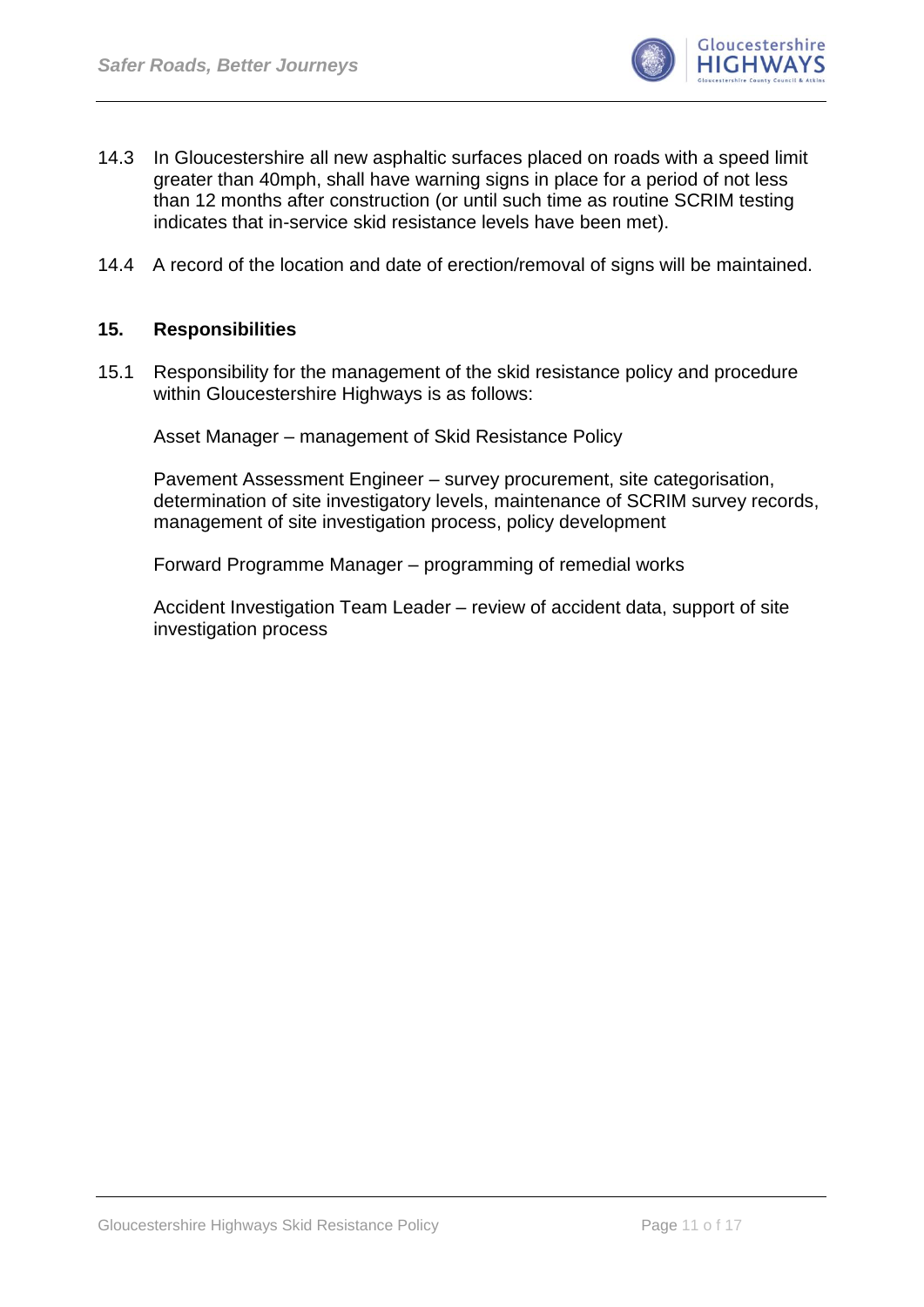

## **Appendix A Plan and listing of network**

## **Annual SCRIM Survey Network**

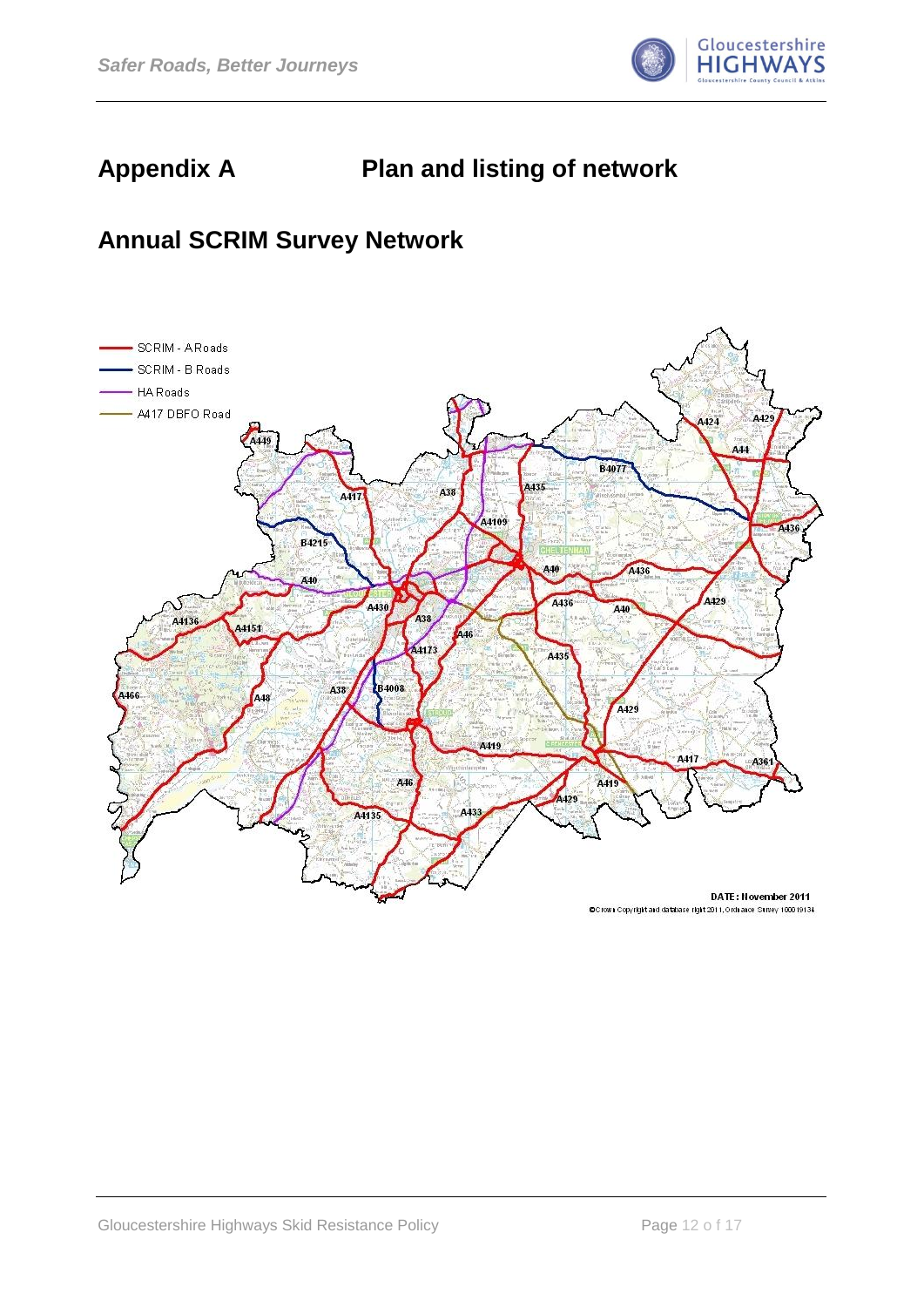

| <b>ROAD</b> | <b>FROM</b>                              | TO                                        |
|-------------|------------------------------------------|-------------------------------------------|
| A361        | Lechlade on Thames                       | County Boundary                           |
| A38         | County Boundary (South)                  | Junc. 1 M50 (via Gloucester & Tewkesbury) |
| A40         | <b>C&amp;G Roundabout</b>                | Churchdown Roundabout                     |
| A40         | Golden Valley Bypass/M5 (via Cheltenham) | <b>County Boundary</b>                    |
| A4013       | Benhall Roundabout, Cheltenham           | A4019 Junc. Swindon Village               |
| A4015       | Montpellier, Cheltenham                  | Cheltenham town centre                    |
| A4019       | Coombe Hill                              | Cheltenham                                |
| A4135       | A38 Junction, Dursley                    | Tetbury                                   |
| A4136       | A40 Huntley                              | <b>County Boundary</b>                    |
| A4151       | Elton                                    | <b>Steam Mills</b>                        |
| A417        | Kingsholm                                | County Boundary (via Staunton)            |
| A417        | Barnwood                                 | <b>C&amp;G Roundabout</b>                 |
| A417        | Cirencester                              | County Boundary (Lechlade on Thames)      |
| A4171       | <b>Stroud</b>                            | Stroud                                    |
| A4172       | <b>Preston Cross</b>                     | <b>County Boundary</b>                    |
| A4173       | Pitchcombe                               | A38 Junction, Tuffley                     |
| A419        | Junction with A38                        | Cirencester                               |
| A424        | Junction with A44                        | <b>County Boundary (Upper Rissington)</b> |
| A429        | County Boundary (via Moreton-in Marsh,   | <b>County Boundary</b>                    |
|             | Stow-on-the-Wold, Cirencester)           |                                           |
| A430        | A38 Junction, Quedgeley                  | Alney Island/Westgate                     |
| A430        | Kingsholm                                | St. Paul's/Bristol Road Junction          |
| A4301       | St. Paul's/Bristol Road Junction         | <b>Westgate Junction</b>                  |
| A4302       | <b>Barton</b>                            | <b>Coney Hill</b>                         |
| A433        | Cirencester                              | <b>County Boundary</b>                    |
| A435        | Northway (Tewkesbury)                    | Cirencester                               |
| A436        | <b>Birdlip</b>                           | Bourton-on-the-water                      |
| A436        | Stow-on-the-Wold                         | <b>County Boundary</b>                    |
| A438        | County Boundary                          | M5 Junc. 9                                |
| A44         | County Boundary (Broadway)               | County Boundary (Moreton-in-Marsh)        |
| A449        | <b>County Boundary</b>                   | <b>Preston Cross</b>                      |
| A46         | M5 Junc. 9                               | Teddington                                |
| A46         | Cheltenham                               | County Boundary (via Stroud)              |
| A466        | Redbrook                                 | <b>County Boundary</b>                    |
| A48         | A40 Junc. Highnam Roundabout             | <b>County Boundary (Chepstow)</b>         |
| B4008       | Hardwicke                                | A419 Junction Stonehouse                  |
| B4077       | Stow-on-the-Wold                         | Teddington                                |
| B4215       | Highnam                                  | Newent                                    |
| B4221       | Newent                                   | County Boundary (Gorsley)                 |

The following roads are displayed on the above map but are not currently maintained by Gloucestershire Highways.

| <b>ROAD</b> | <b>FROM</b>                              | ΤO                       |
|-------------|------------------------------------------|--------------------------|
| A417        | Cirencester                              | Gloucester               |
| A40         | Golden Valley Bypass/M5 (via Gloucester) | County Boundary (West)   |
| A46         | M5 Junc. 9                               | Junction with A435/B4077 |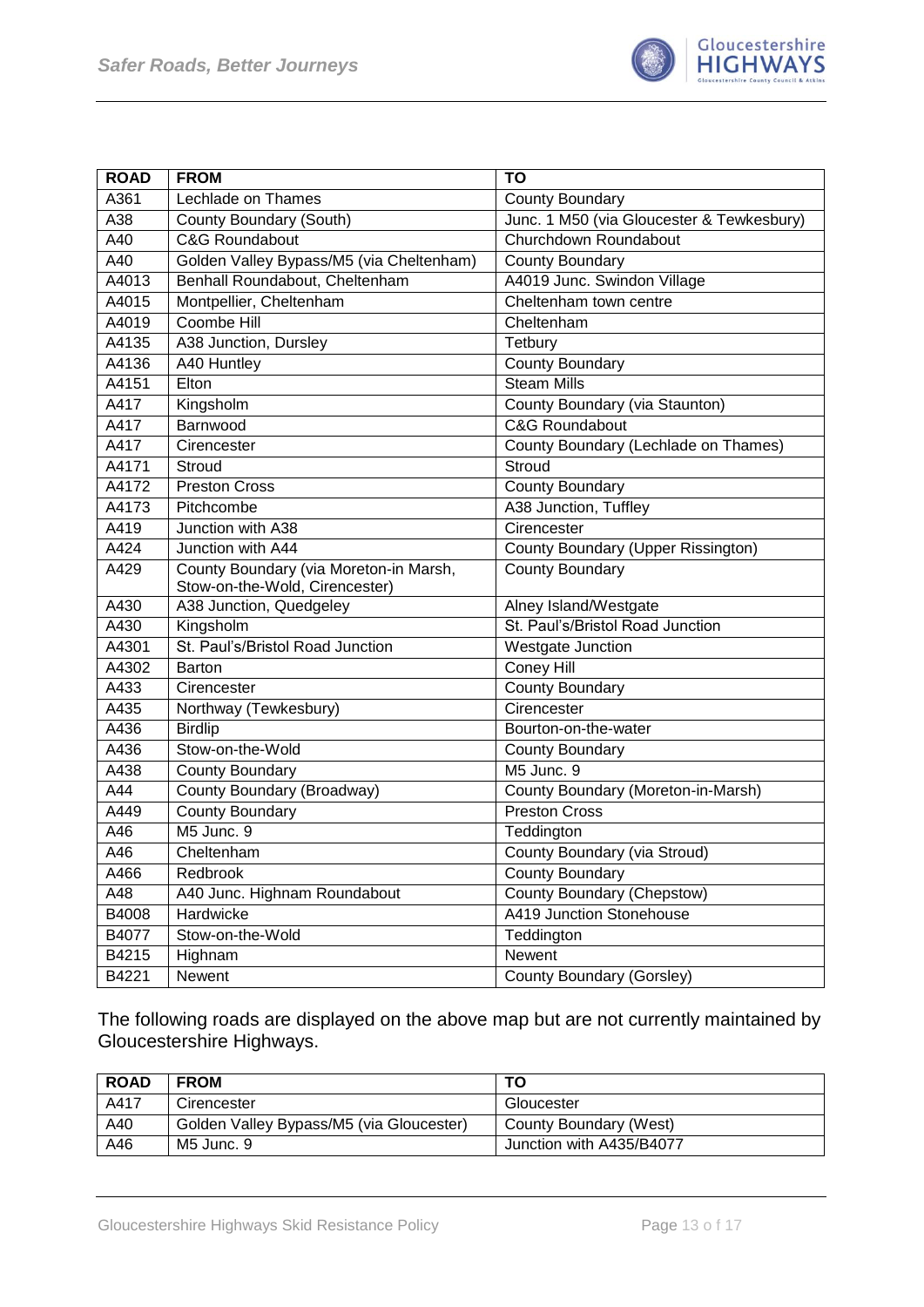

## **Appendix B - SCRIM Site Investigation Report**

For use in the investigation of sites in accordance with HD 28/04

|                                                      |                                           |                                                    |  |                            | Gloucestershire SCRIM Site investigation Report |                   |                        |                    |     |  |  |
|------------------------------------------------------|-------------------------------------------|----------------------------------------------------|--|----------------------------|-------------------------------------------------|-------------------|------------------------|--------------------|-----|--|--|
|                                                      |                                           | <b>HIGHWAYS</b>                                    |  |                            |                                                 |                   |                        | <b>Survey Year</b> |     |  |  |
|                                                      |                                           | <b>Gloucestershire County Council &amp; Atkins</b> |  |                            |                                                 |                   |                        |                    |     |  |  |
|                                                      | <b>General Information</b>                |                                                    |  |                            |                                                 |                   |                        |                    |     |  |  |
| Date investigation commenced:                        |                                           |                                                    |  |                            |                                                 | Investigator:     |                        |                    |     |  |  |
| Location                                             |                                           |                                                    |  |                            |                                                 | Investigation     |                        |                    |     |  |  |
|                                                      |                                           |                                                    |  |                            |                                                 | Reference No.     |                        |                    |     |  |  |
|                                                      | Nature of Site:                           |                                                    |  |                            |                                                 |                   |                        |                    |     |  |  |
|                                                      |                                           |                                                    |  |                            |                                                 |                   |                        |                    |     |  |  |
|                                                      |                                           |                                                    |  |                            |                                                 |                   |                        |                    |     |  |  |
| Site Category:                                       |                                           |                                                    |  |                            | Investigatory level(s):                         |                   |                        |                    |     |  |  |
|                                                      |                                           |                                                    |  |                            |                                                 |                   |                        |                    |     |  |  |
| Has site changed since I.L. set?                     |                                           |                                                    |  | Y/N                        |                                                 |                   | Speed Limit:           |                    |     |  |  |
| DfT Road Number:                                     |                                           |                                                    |  |                            | PMS Section Reference(s):                       |                   |                        |                    |     |  |  |
|                                                      |                                           |                                                    |  |                            |                                                 |                   |                        |                    |     |  |  |
|                                                      |                                           |                                                    |  |                            |                                                 |                   |                        |                    |     |  |  |
| Site Start:                                          |                                           | E                                                  |  |                            |                                                 | N Length of Site: |                        |                    |     |  |  |
| End:                                                 |                                           | Е                                                  |  |                            | N                                               |                   |                        |                    |     |  |  |
| Date site last surfaced:                             |                                           |                                                    |  |                            | Has the site been previously investigated?      |                   |                        |                    | Y/N |  |  |
|                                                      |                                           |                                                    |  |                            | If yes, when?                                   |                   |                        |                    |     |  |  |
| <b>Survey Data</b>                                   |                                           |                                                    |  |                            |                                                 |                   |                        |                    |     |  |  |
| How much below I.L.is the CSC?                       |                                           |                                                    |  |                            |                                                 |                   |                        |                    |     |  |  |
| Is the lowest CSC in locations where vehicles have a |                                           |                                                    |  |                            |                                                 |                   |                        |                    |     |  |  |
| specific need to stop or manoeuvre?                  |                                           |                                                    |  |                            |                                                 | Y/N               |                        |                    |     |  |  |
| Does SCANNER data indicate low macro texture depth?  |                                           |                                                    |  |                            |                                                 | Y/N               |                        |                    |     |  |  |
| Do other SCANNER defects exist that could            |                                           |                                                    |  |                            |                                                 |                   |                        |                    |     |  |  |
| affect the site?                                     |                                           |                                                    |  |                            |                                                 |                   |                        |                    |     |  |  |
| What is the average RCI value of the site?           |                                           |                                                    |  |                            |                                                 |                   |                        |                    |     |  |  |
| <b>Traffic Volume</b>                                |                                           | AADT:                                              |  |                            |                                                 | HGV:              |                        |                    |     |  |  |
|                                                      |                                           |                                                    |  |                            |                                                 |                   |                        |                    |     |  |  |
| <b>Accident Data</b><br>Period                       |                                           |                                                    |  | <b>Number of accidents</b> |                                                 |                   | <b>Analysis Length</b> |                    |     |  |  |
| From:                                                | To:                                       | Total:                                             |  | Wet:                       | Wet Skid:                                       | km:               |                        |                    |     |  |  |
|                                                      |                                           |                                                    |  |                            |                                                 |                   |                        |                    |     |  |  |
|                                                      |                                           | <b>Site Data</b>                                   |  |                            | Average for site category                       |                   |                        |                    |     |  |  |
| Accidents / Year                                     |                                           |                                                    |  |                            |                                                 |                   |                        |                    |     |  |  |
|                                                      | Accident/Year/100km                       |                                                    |  |                            |                                                 |                   |                        |                    |     |  |  |
| Accidents/ 10 <sup>8</sup> veh-km<br>$%$ Wet         |                                           |                                                    |  |                            |                                                 |                   |                        |                    |     |  |  |
| % Wet skid                                           |                                           |                                                    |  |                            |                                                 |                   |                        |                    |     |  |  |
| Accidents linked to                                  |                                           |                                                    |  |                            |                                                 |                   |                        |                    |     |  |  |
| Y/N<br>surface condition?                            |                                           |                                                    |  |                            |                                                 |                   |                        |                    |     |  |  |
|                                                      | Other comments on accident data (time?) : |                                                    |  |                            |                                                 |                   |                        |                    |     |  |  |
|                                                      |                                           |                                                    |  |                            |                                                 |                   |                        |                    |     |  |  |
|                                                      |                                           |                                                    |  |                            |                                                 |                   |                        |                    |     |  |  |
|                                                      |                                           |                                                    |  |                            |                                                 |                   |                        |                    |     |  |  |
|                                                      |                                           |                                                    |  |                            |                                                 |                   |                        |                    |     |  |  |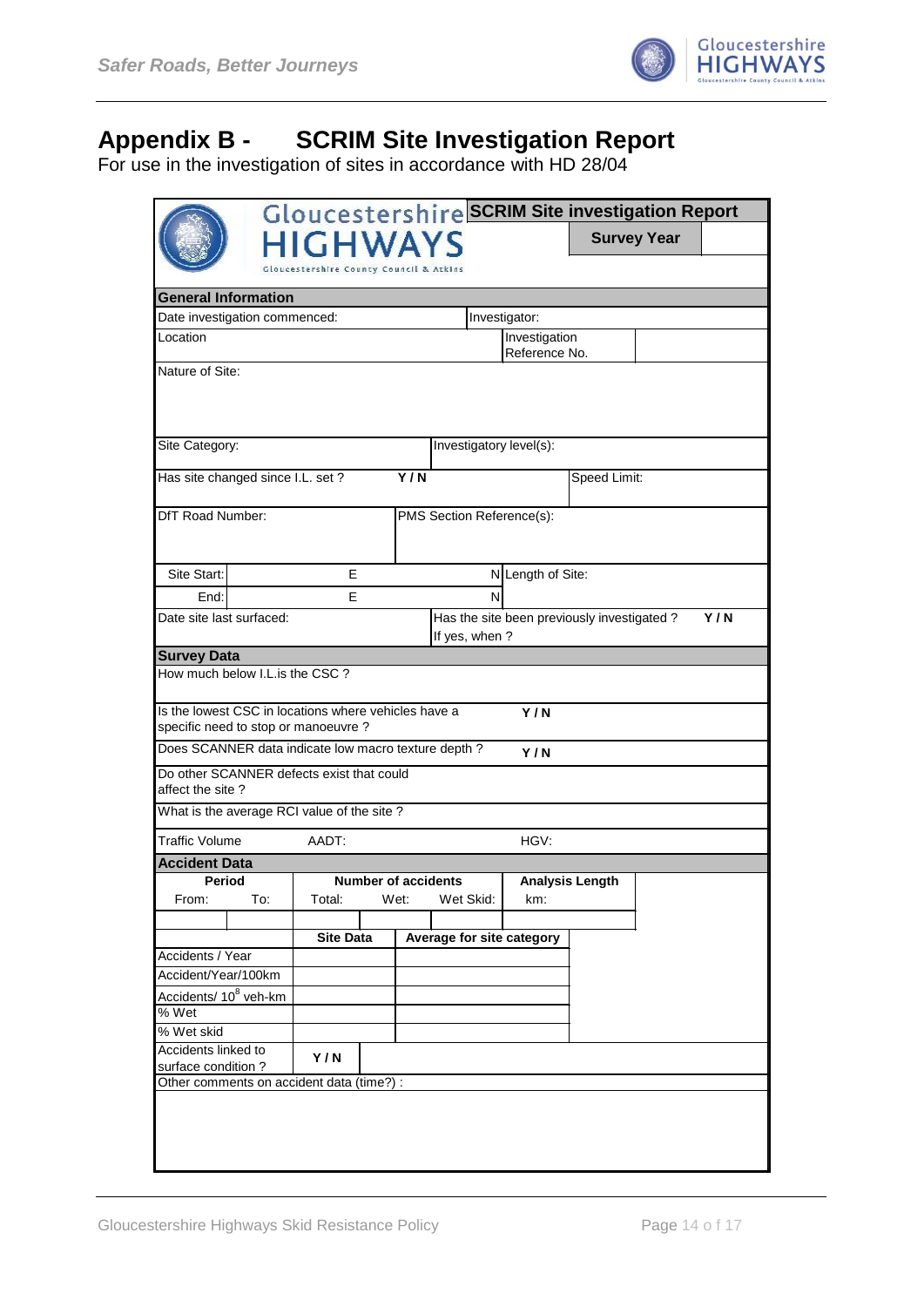

| <b>Site Inspection</b>                                                                                                                                                      |              |     |                                |                            |     |
|-----------------------------------------------------------------------------------------------------------------------------------------------------------------------------|--------------|-----|--------------------------------|----------------------------|-----|
| Date                                                                                                                                                                        | Inspected by |     | <b>Weather Conditions</b>      | <b>Traffic Conditions</b>  |     |
|                                                                                                                                                                             |              |     |                                |                            |     |
| <b>Visual Assessment</b>                                                                                                                                                    |              |     |                                |                            |     |
| Type and condition of<br>surfacing:                                                                                                                                         |              |     |                                |                            |     |
| Is condition consistent<br>across the C/way?                                                                                                                                |              | Y/N |                                |                            |     |
| Localised defects (polishing, low<br>texture, patching) ?                                                                                                                   |              | Y/N |                                |                            |     |
| Could these localised areas cause<br>uneven skidding resistance?                                                                                                            |              | Y/N |                                |                            |     |
| Presence of debris or<br>contamination?                                                                                                                                     |              | Y/N |                                |                            |     |
| Does drainage appear adequate ?                                                                                                                                             |              | Y/N |                                |                            |     |
| <b>Road Users</b>                                                                                                                                                           |              |     |                                |                            |     |
| Traffic speeds in relation to road layout:                                                                                                                                  |              |     |                                |                            |     |
| Evidence of Accident/ near miss?                                                                                                                                            |              | Y/N |                                |                            |     |
| <b>Road Layout</b>                                                                                                                                                          |              |     |                                |                            |     |
| Does it appear to meet the current<br>design specification?                                                                                                                 |              | Y/N |                                |                            |     |
| Is the layout appropriate to venerable<br>road users?                                                                                                                       |              | Y/N |                                |                            |     |
| If junctions exist, are they appropriate for<br>turning manoeuvres?                                                                                                         |              | Y/N |                                |                            |     |
| <b>Markings, Signs and Visibility</b>                                                                                                                                       |              |     |                                |                            |     |
| Are markings and signs clear and<br>effective in all conditions?                                                                                                            |              | Y/N |                                |                            |     |
| Clear sight lines / visibility of<br>queues / vegetation etc ?                                                                                                              |              | Y/N |                                |                            |     |
| <b>Other observations</b>                                                                                                                                                   |              |     |                                |                            |     |
| Please indicate if any:                                                                                                                                                     |              |     |                                |                            |     |
| <b>Recommendations</b>                                                                                                                                                      |              |     |                                |                            |     |
| Date:                                                                                                                                                                       |              |     | Is further action required?    |                            | Y/N |
| If no, why Not?                                                                                                                                                             |              |     |                                |                            |     |
| If yes, please indicate what is required?<br>Resurface / Surface dress<br>Replace/Upgrade Signs or Road markings.<br><b>Clean Drains</b><br>Other (i.e. Warning Signs etc): |              |     | Retexture<br>Redesign Junction | Change Investigatory Level |     |